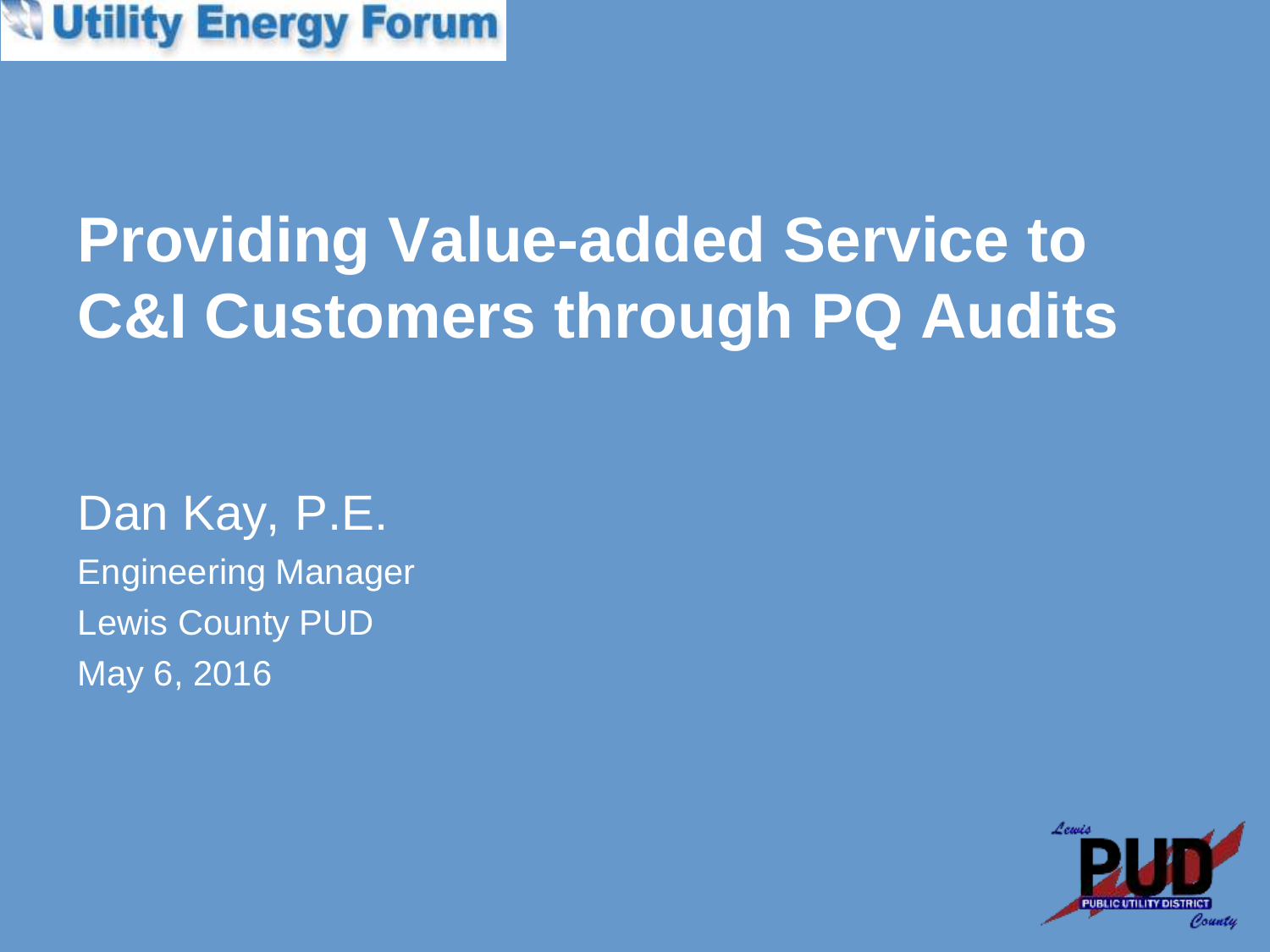### We Are Lewis County PUD!

- Power you can rely on; People you can trust!
	- Voted into being in 1936



- Serves approximately 31,000 customers
- Over 3,300 miles of distribution lines
- Owns and operates the Cowlitz Falls Hydroelectric Project
	- Produces on average 261,000 MWh
		- 33% of the District's needs

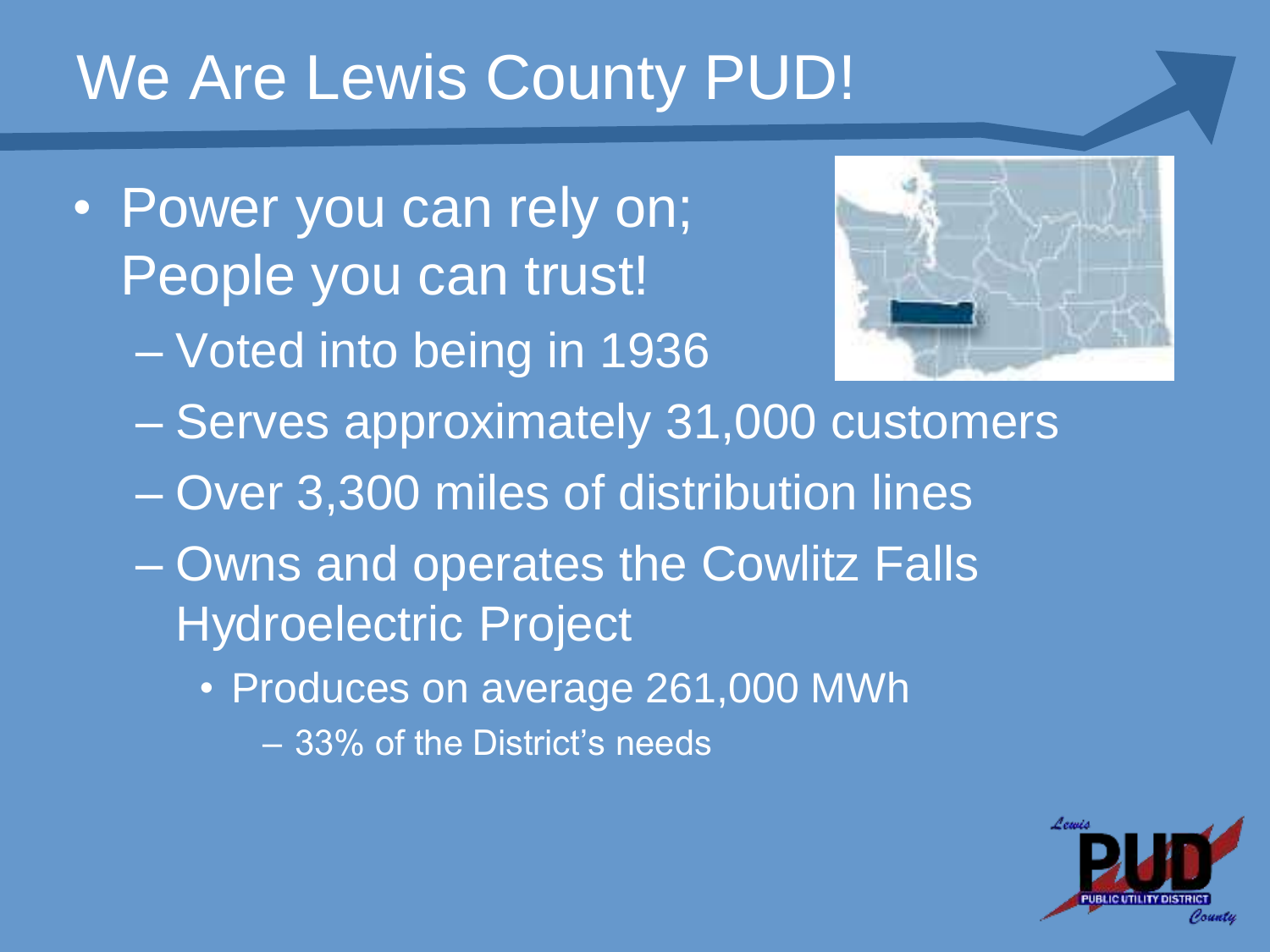## Strategic Plan

- First ever Strategic Plan completed in 2013
- Invest and Position for the Future
- Customer Focus
	- Deliver programs that provide value to customers
- We are the Community we serve!

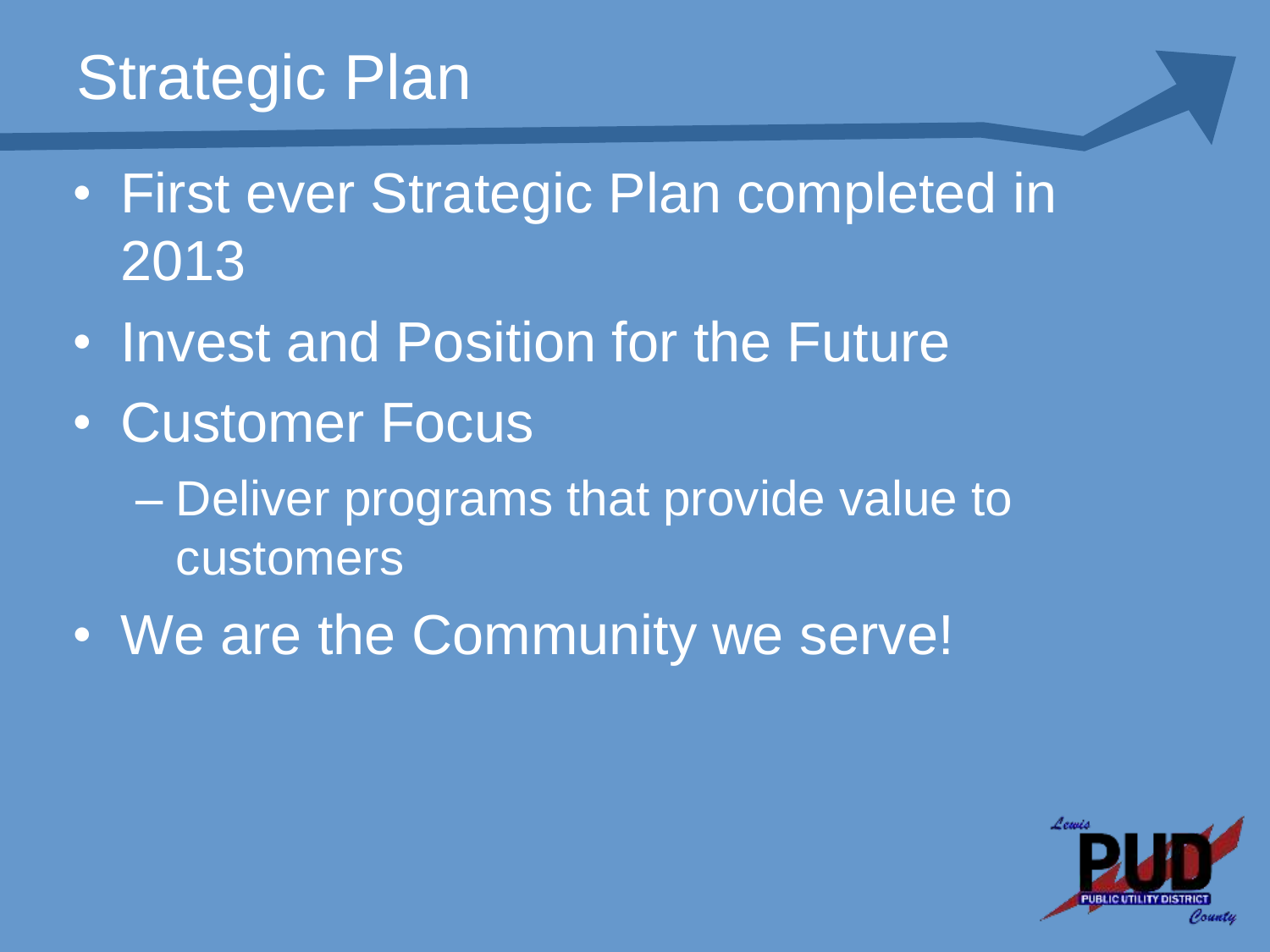# What is Power Quality (PQ)?

- **Sag or undervoltage**
- Swell or overvoltage
- Transient or Spike
- Noise
- Harmonic Distortion







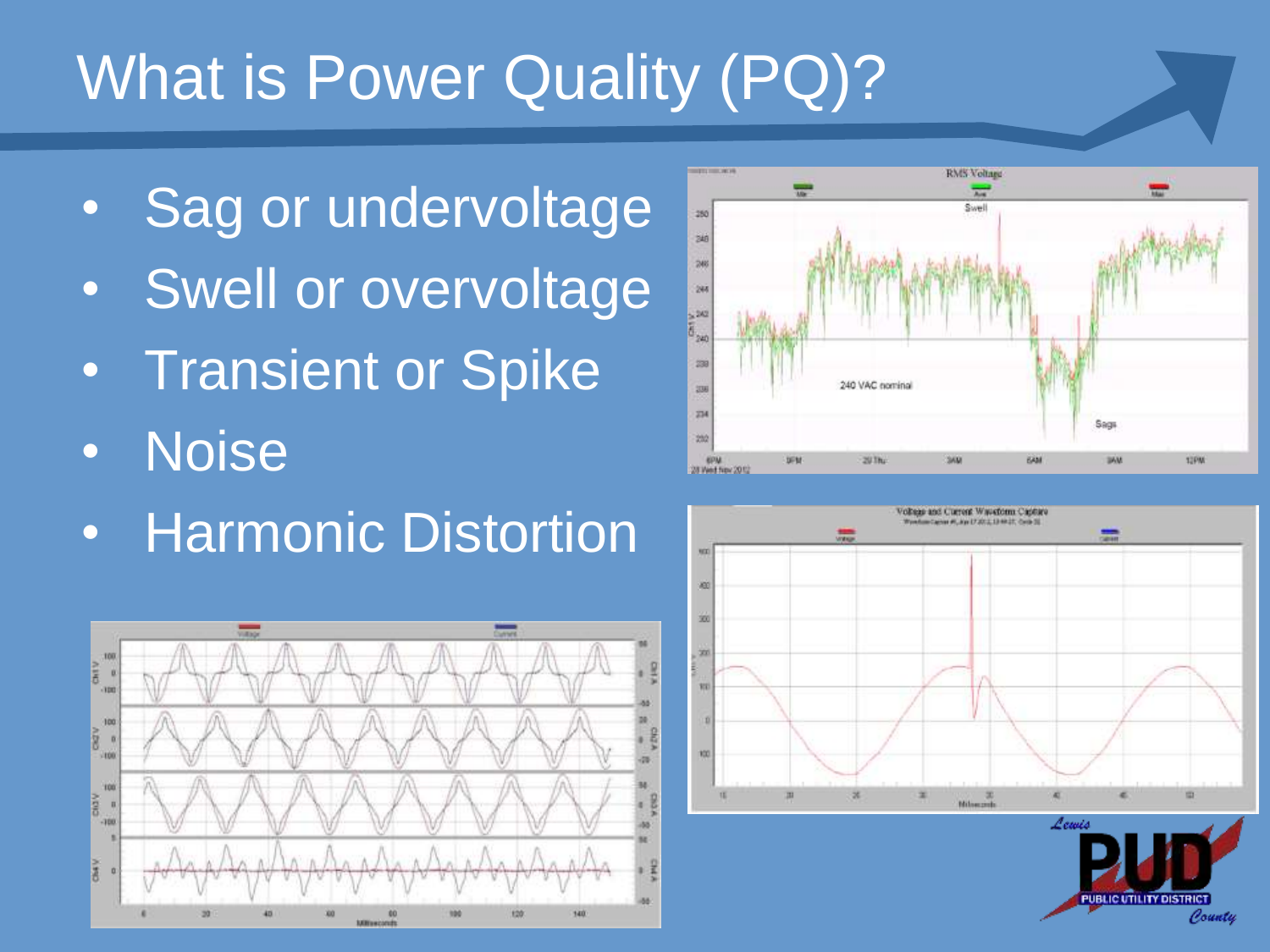#### Issues Caused by Power Quality

- Voltage Flicker (Sag/Swell) – GE Flicker/CBEMA curve
- Harmonics cause:



– Tripped breakers, excessive heat, equipment mis-operations

- Poor Power Factor (PF)
	- Results in utility oversizing equipment, overheating, operational inefficiencies, etc.
	- Utility PF penalties = higher customer bills
		- Resolving this is a win-win for both parties

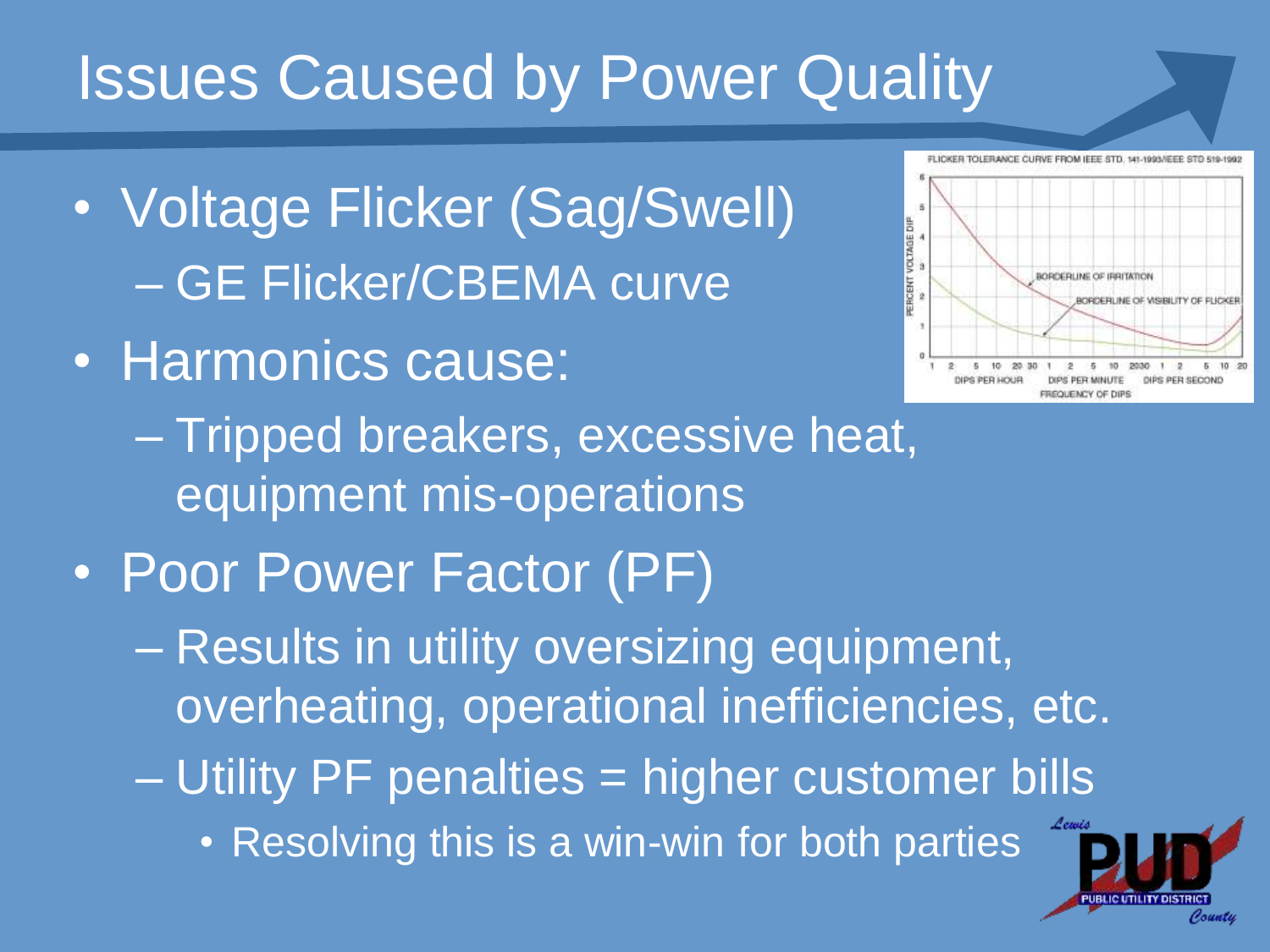#### **Power Quality Challenges**

- Customers have non-linear equipment
	- X-ray machines, VFDs, power supplies, electronics, arc furnaces, etc.
	- Marketed through sales offers and energy efficiency programs
- Problems within facilities can occur!
- Many customers aren't informed of PQ mitigation needs
	- Line reactors, filter networks, equipment commissioning, etc.

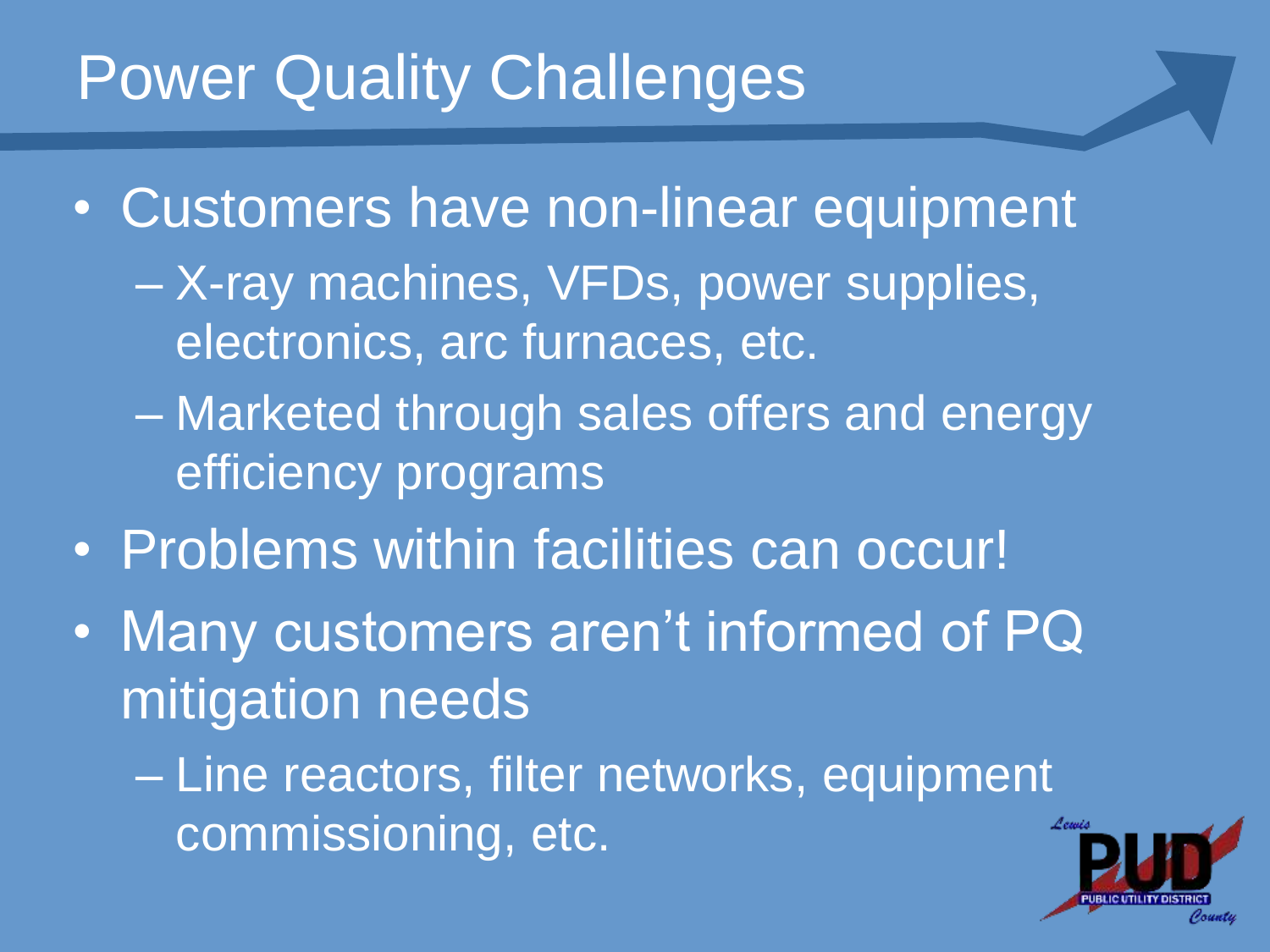### Our Customer Makeup

- 31,000 Customers
- Residential 25,000
- Commercial 6,000
- Industrial 31
	- Range from 1 to 8 MW

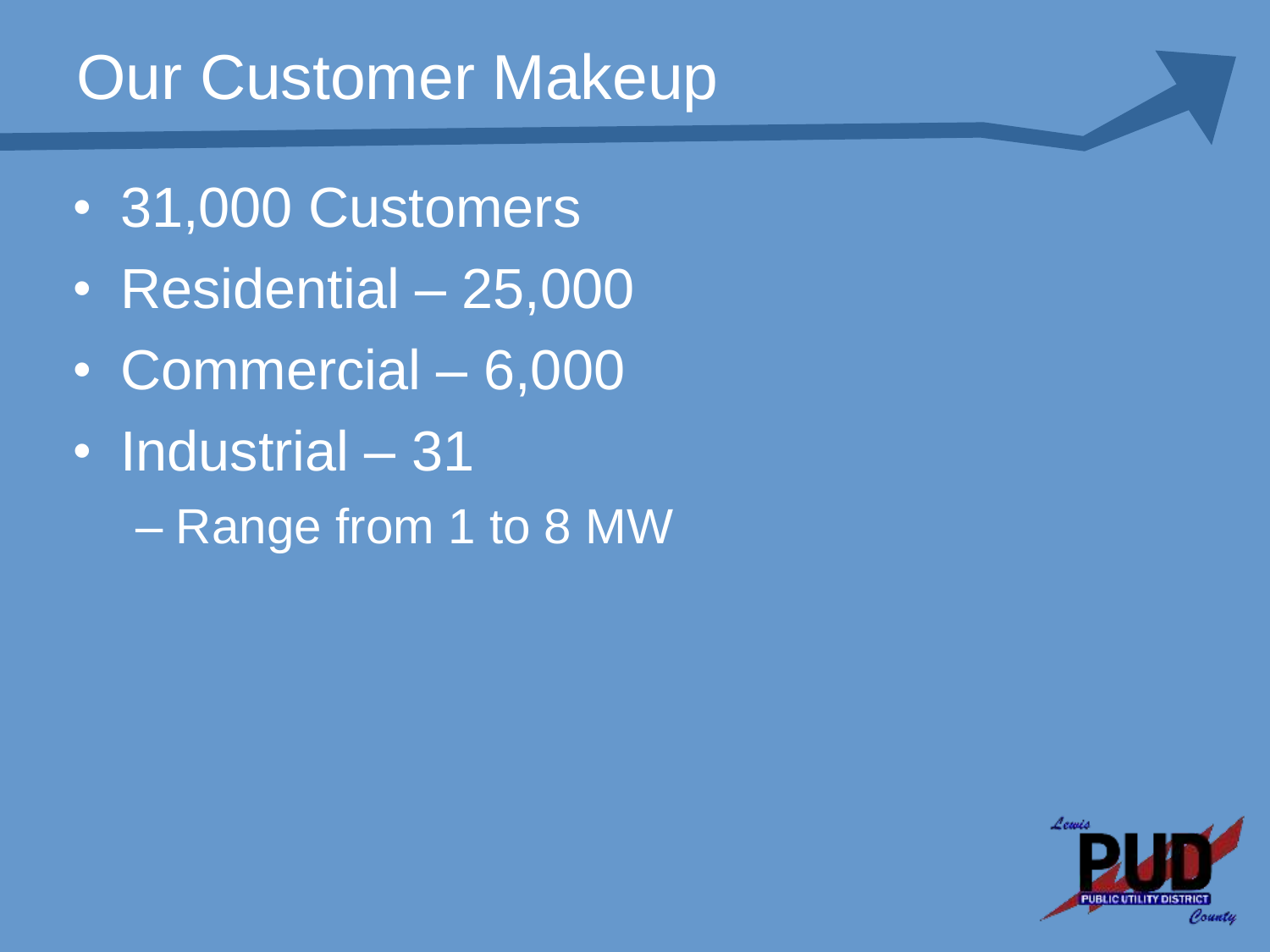#### PQ Audits

• Focus on C&I customers

- Have more non-linear equipment than residential customers
- Equipment causes issues to other customers on the circuit
- Identify causes of poor PF
	- mitigation lowers utility bills
- Proactive approach to reaching out to customers

– Identify all industrial customers and customers with low PF as targets

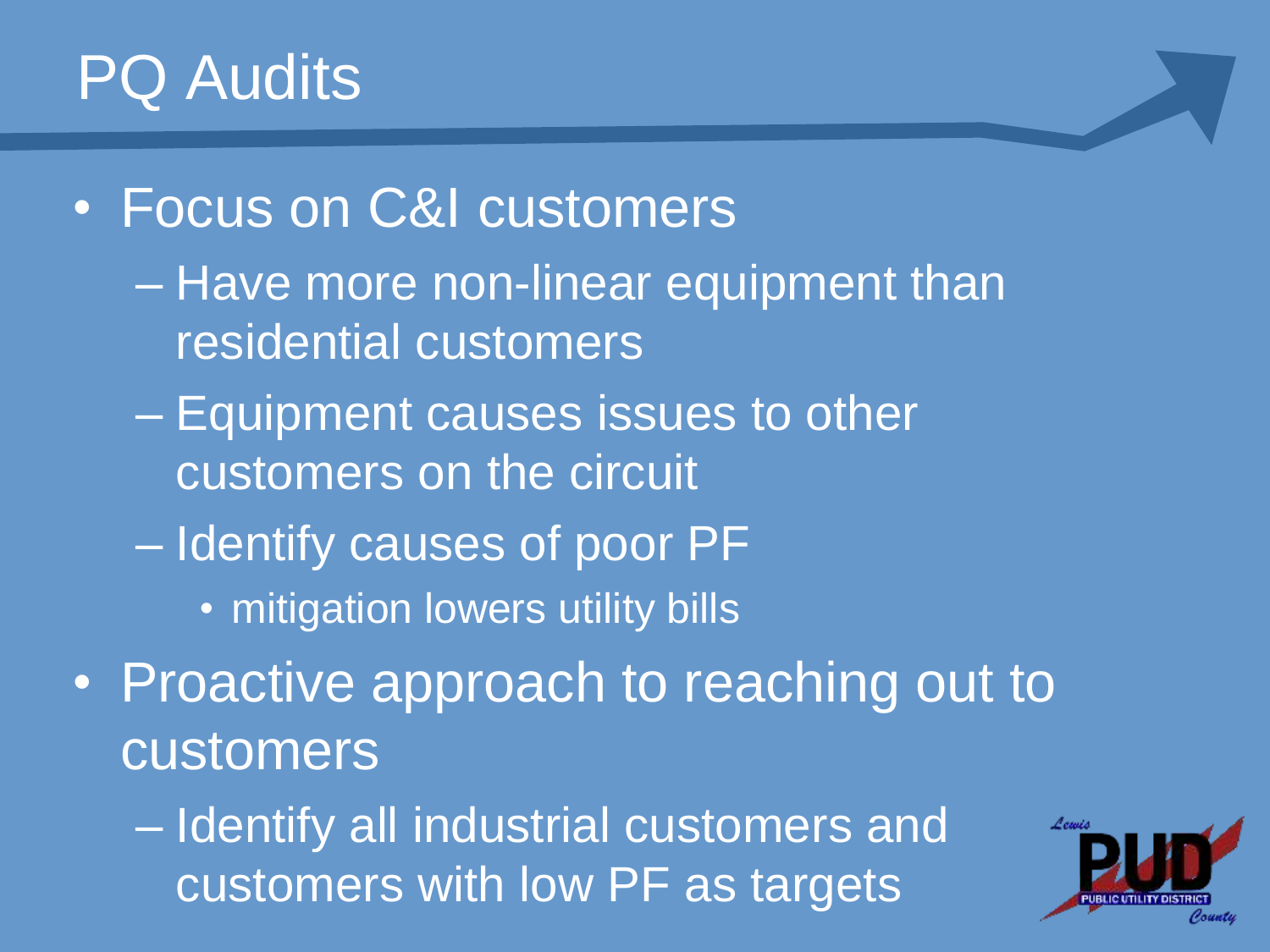# PQ Audit Tools

• Power Monitors, Inc. – Revolution – Eagle 120 • Fluke 88 VOM (multimeter) • Fluke 337 Ammeter







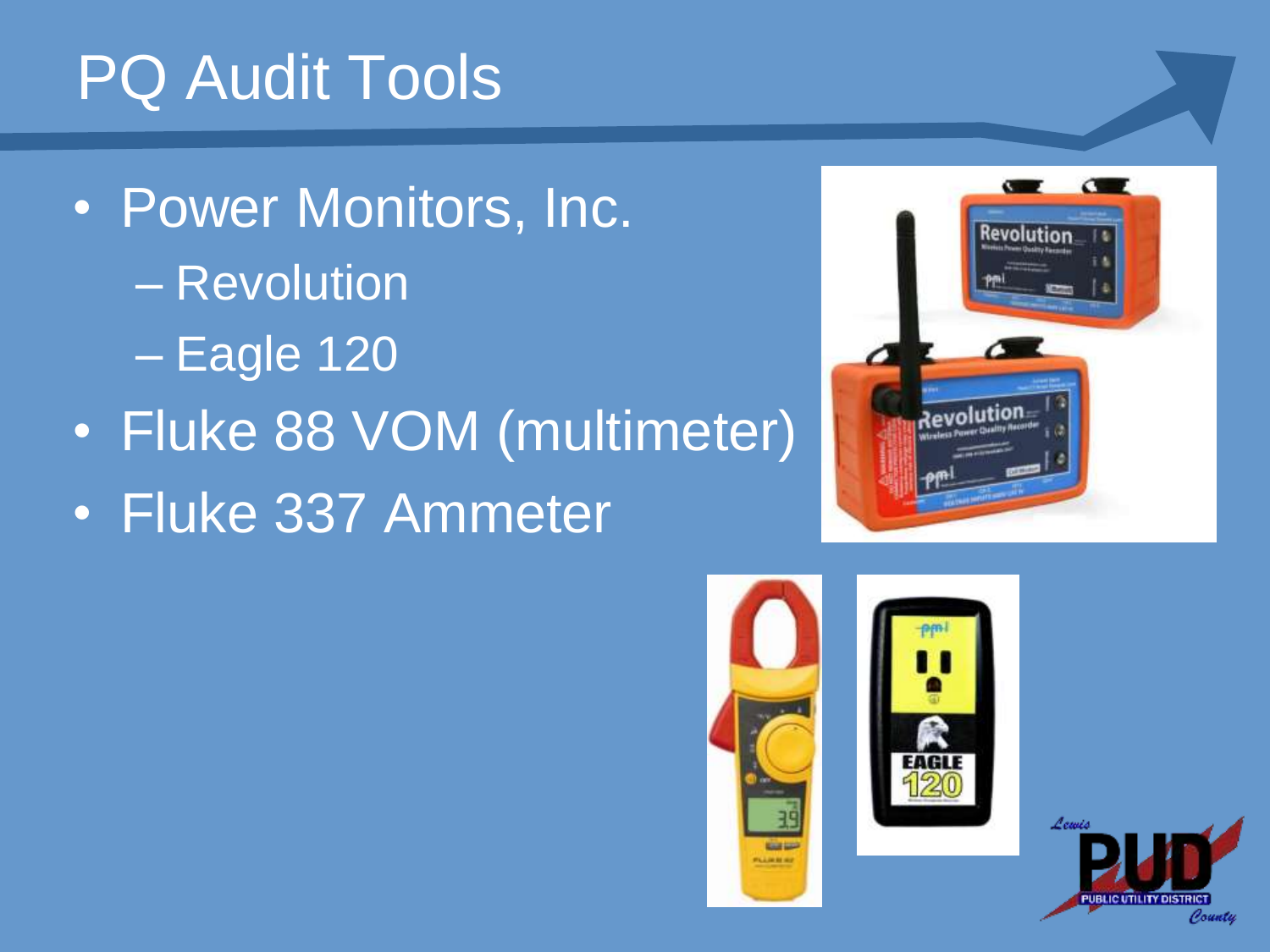### Example – Rock Pit

#### • Rock Pit

- 400 HP motor plus multiple smaller motors
- Poor power factor
- Customer had self-caused outage & questioned billing charges

#### • PQ Audit

- Used PQ monitoring equipment to identify blown capacitors & high inrush current
- Replaced capacitors and worked with manufacturer to optimize soft-start motor controller
- Saved approximately \$12,000 per year

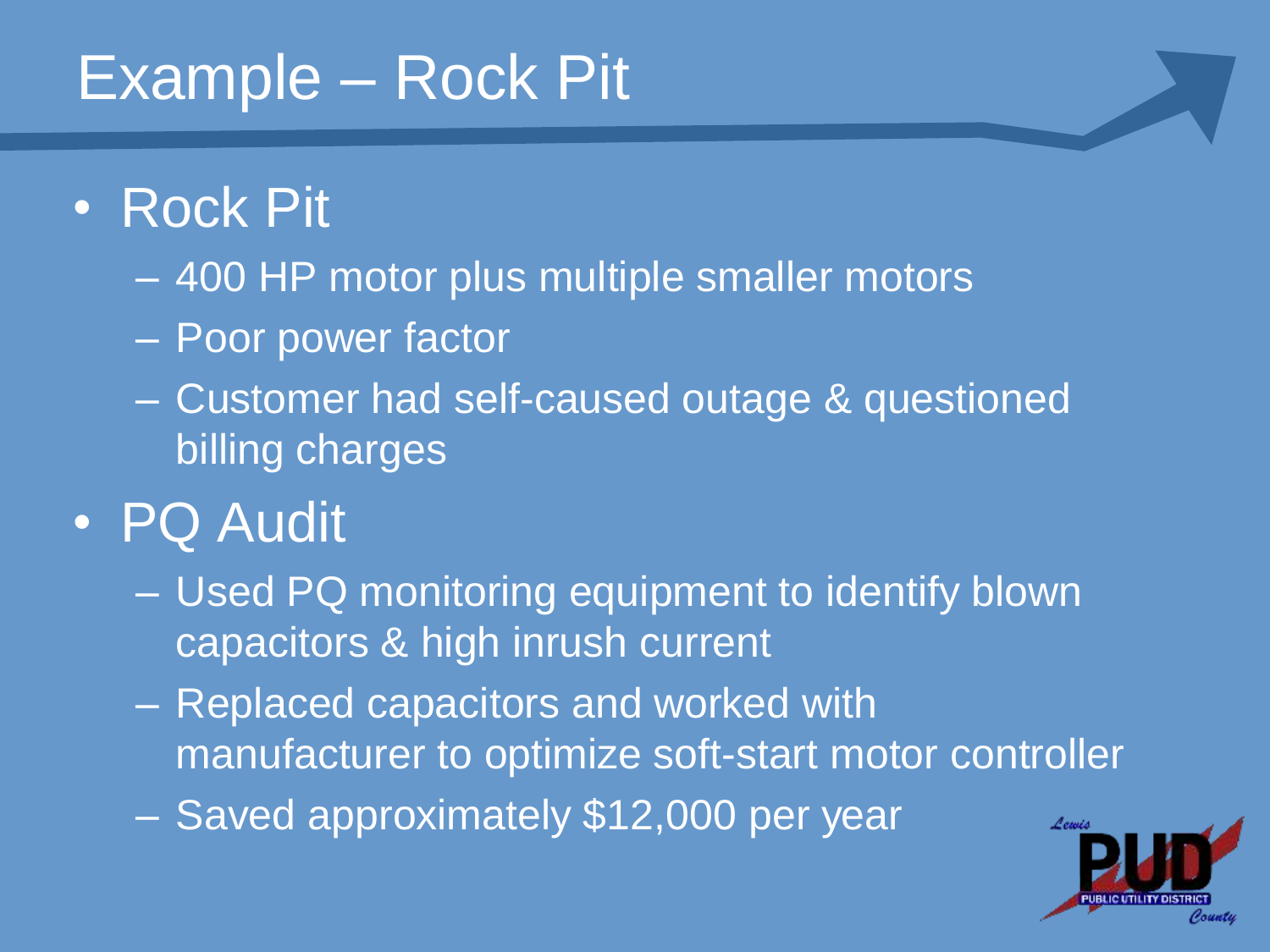#### Example – Dentist Office

- Customer complained of "strange things" happening in the office
	- Already replaced computer servers
	- Heat pump components failed & replaced
	- GFCI outlet trips
		- not related to PQ issues, but caused confusion
- PQ Audit
	- Monitoring equipment identified oscillatory transients & high total harmonic distortion
	- Helped narrow down potential causes to 6 X-Ray machines (still under investigation)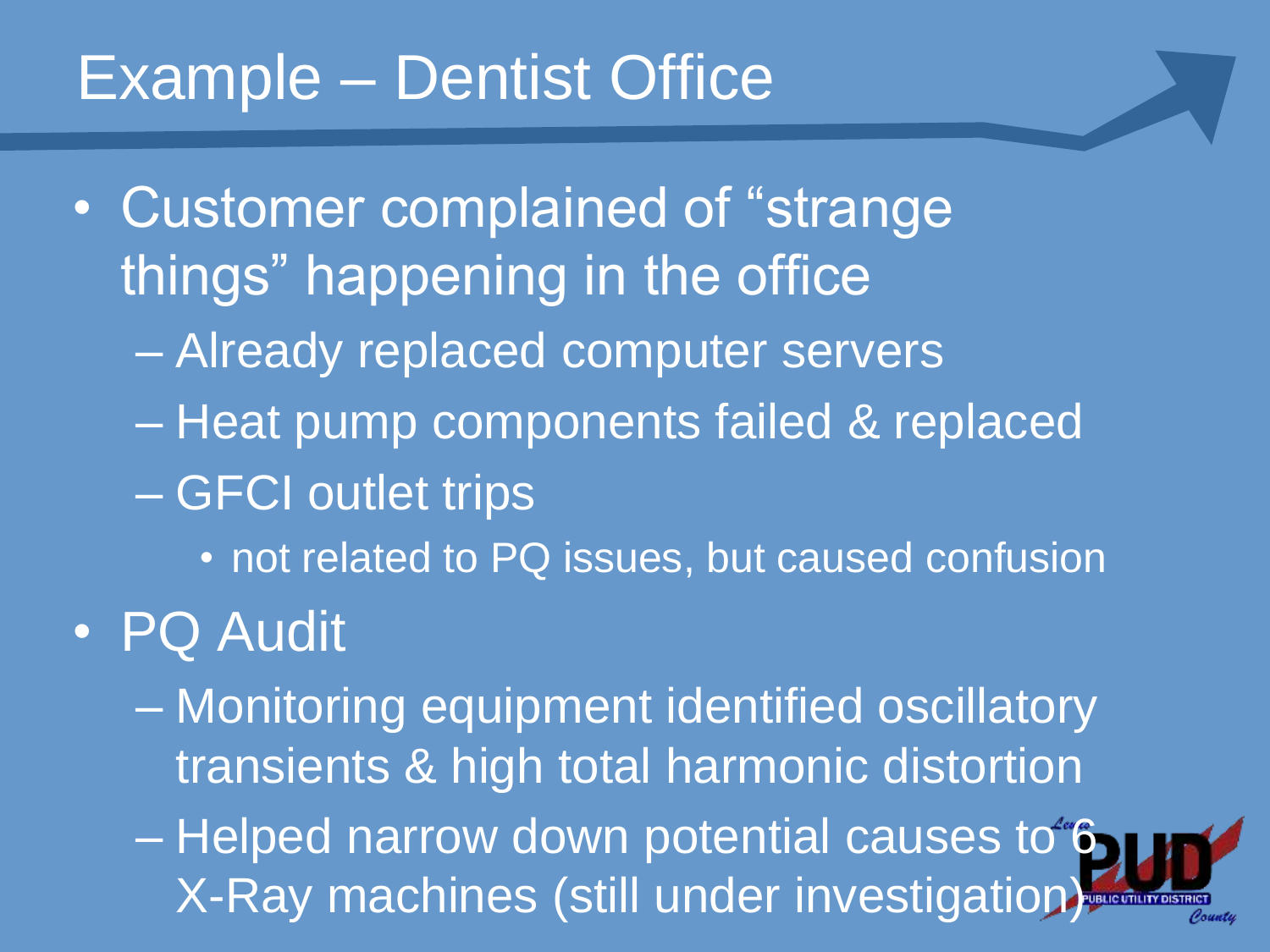### Why Provide PQ Audits?

- Build relationships with our customers
- Provide value-added service
- Filling a gap
	- Few companies offer this service regionally (none locally)
- Be the trusted energy advisor
- System and facility improvements are beneficial to all parties
	- Utility, customer, & other customers on the circuit